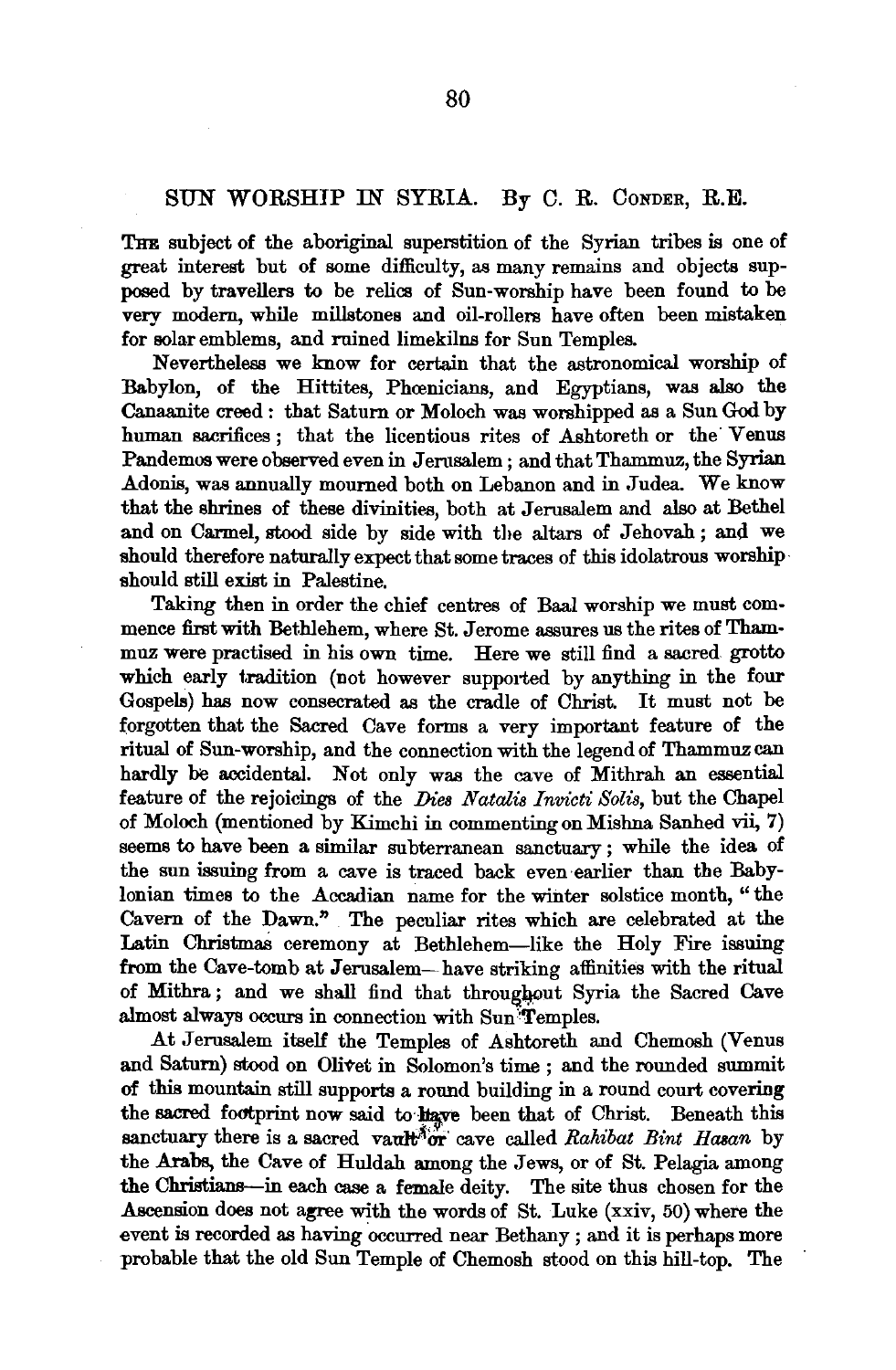modern name of Olivet is *et Tor*-a Chaldee word from a root cognate with Tzur ("a rock") and not to be confused with Thôr, a bull. Tor is the term applied to rounded or isolated hill-tops throughout Palestine, as for instance at Gerizim and Tabor, and most of these Tors are still, and have from remote antiquity been, sacred mountains. The sacred footprint is moreover not an invention of mediaval monks, but a common feature of Indian nature worship (see note below). In Jerusalem we have another sacred rock with a sacred footprint, namely, the Sakhrah with the *Kadam en Neby* or "prophet's footprint," which in the 12th century was called the footprint of Christ. Here also we find a sacred cave: and in the Aksa mosque is another footprint, namely the *Kadam Sidna 'Asia,*  which has been described in its present position since 600 A.D.

North of Jerusalem we find the site now generally recognised as Nob ; namely, the village of Sh'afât, where Jewish tradition states that the Tabernacle once stood (see Mishna Zebakhim xiv). The name Nob is radically identical with *Neby,* and also with Nebo the Assyrian Mercury. This deity was symbolised by a stone or a stone-heap, and he was one of the gods of the pre-Islamite Arabs, who worshipped stones (boetuli or stoneheaps) as representing *Allah* and sacred trees (the' Asherah or" grove" of the Canaanites) as symbolic of *Allat* the female deity The worship of Mercury·included the throwing of stones on a heap as mentioned in the Talmud (Sanhed vi, 7) and also by classic authors ; and it is of interest to point out that there is a most remarkable natural monument such as was understood by the name Zikr or  $Ed$ —a high conical rock peak (as noticed under the title Khurbet es Som'a, "ruin of the heap," in the Memoir to sheet  $17$ ) immediately east of the road to Jerusalem at Sh'afât.

Bethel was also a centre of idolatrous worship side by side with the "School of the Prophets." The Altar of the Golden Calf stood here, as well as the cairn which Jacob raised and anointed. Colonel Wilson was, I believe, the first to point out the curious circle of stones immediately north of the village *(see* P. E. F. Photograph) which though much decayed reminds one irresistibly of the rude stone temples of our own country.

At Shiloh we find no marks of Sun worship, but the lofty mountain called *Tell 'Asûr* north of Bethel is no doubt the old Baal Hazor or '' Baal of the enclosure," an ancient circle of stones now destroyed. Traces of a similar circle were observed south-east of Jentn, and a rude stone monument described in the Memoir (sheet ix, *Deir Ghuzdleh)*  has every appearance of being an ancient altar. A second altar west of the great plain at *Abu 'Amr* is built of undressed stones, and beside it is a sacred tree and tomb and a cave with steps leading down.

As we approach Galilee we find other centres on Tabor and Carmel. The ancient Tabor (" umbilicus") is the modern Jebel et  $T\hat{\sigma}r$ ; Josephus

NOTE.-I should mention that I am indebted for this piece of information to General Forlong, whose learned work on ancient religions is shortly to be published, and who has directed my attention to the question of Syrian idolatry generally, and given me much valuable assistance in understanding it.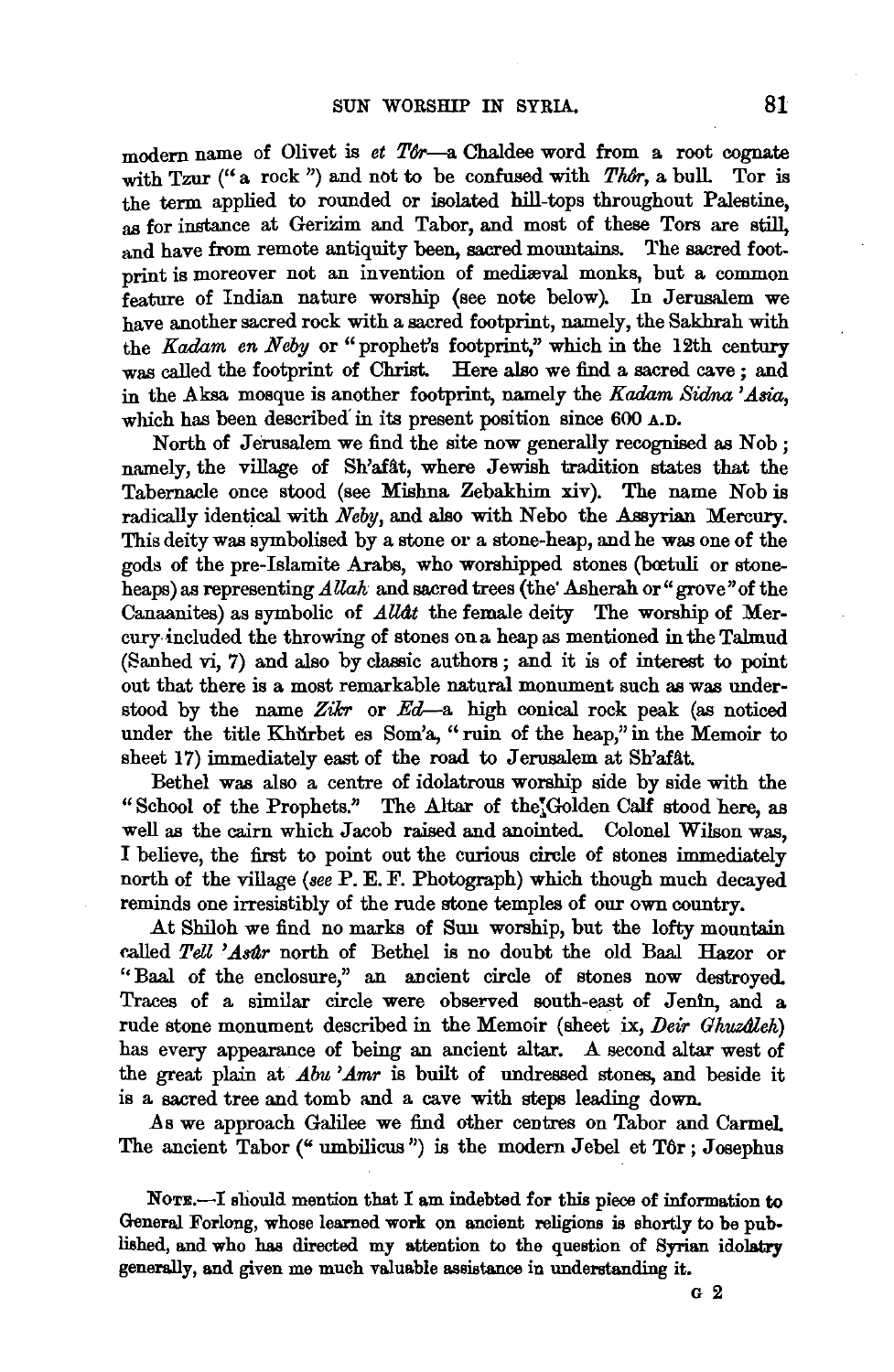calls it Itabyrium, and another mountain of that name in Rhodes was consecrated to Jupiter. It is thus perhaps 'that the scene of the Transfiguration has been shifted from its proper site near Banias to the sacred mountain of Tabor. On Carmel we find the altar of Baal beside the ruined altar of Jehovah in the time of Elijah. The great peak of el Mahrakah ("the place of Sacrifice") at the south-east end of Carmel is still revered by the 0armelite Monks and by the Druses of Esfia, and appears to have been the place visited by Julian the Apostate when he sacrificed to the God Carmel, who had no temple but only an altar. The peak is admirably adapted for a sanctuary of the Sun God, and stands up conspicuously, being visible from near Jaffa in fine weather. Beneath is a sacred tree beside a well.

It is very remarkable that the tomb of Joseph is flanked by two pillar-like altars, on which sacrifices are still offered by fire. Such pillar-like altars are known to have belonged to the ritual of sun or fireworship, like the fire towers of the Guebres ; and it might be suggested that the extraordinary conical mounds at *Malhah* near Jerusalem, one of which is 30 feet high, and 20 feet diameter at the top, and even the great conical hillock of Tell el Fftl, structures for which no date and no good explanation has yet been offered, may be remains of ancient altars or sacred beacons. In Galilee we find the sacrifice of articles by fire Still observed by the Jews at the tomb of Bar Jochai, on the side of Jebel *Jermak*, the highest mountain of the district, and a sacred cave occurs close by. Of the rude cromlechs discovered by Lieutenant Kitchener in this district, one is called *Hajr ed Dumm,* "the stone of blood," no doubt from a tradition of sacrifices there offered.

Many sacred stones occur throughout the country, as the *Hajr Driblcan,* near Mar Saba, the traditions concerning which were collected by Mr. Drake, and the *Hajr Sidna 'Aisa* on the side of the conical mountain called Neby Duhy, and the *Hajdret en Nusdra,* or "Christian's Stone" above Tiberias, now connected with a monkish tradition. Nor must we forget the *Meshahed* (boetuli Edoth or "Witnesses") which pious pilgrims erect whenever they come within sight of a famous shrine. The Survey Cairns were occasionally thought to be sacred structures, as at Jeb'a, where the Dervish volunteered to "pray for the pillar in the day of our journey." Among the ancient Arabs such stones were at once the bodies of divinities, and also altars on which their victims were offered.

The great centre of sun worship was, however, apparently on Hermon, and the numerous temples which were built on this holy mountain, as late as the 2nd century A.D., were found by Colonel Warren to face the rising sun, seen to such advantage from the summit.

On the top of Hermon is a plateau, and from this rises a sort of peak ,or natural altar, round which a circle of masonry has been built, while a small pit is sunk in the top of the rock. There was no temple actually on the summit, though a small one remains outside the circle on the south. On the north is a sacred cave with a flight of steps. Other caves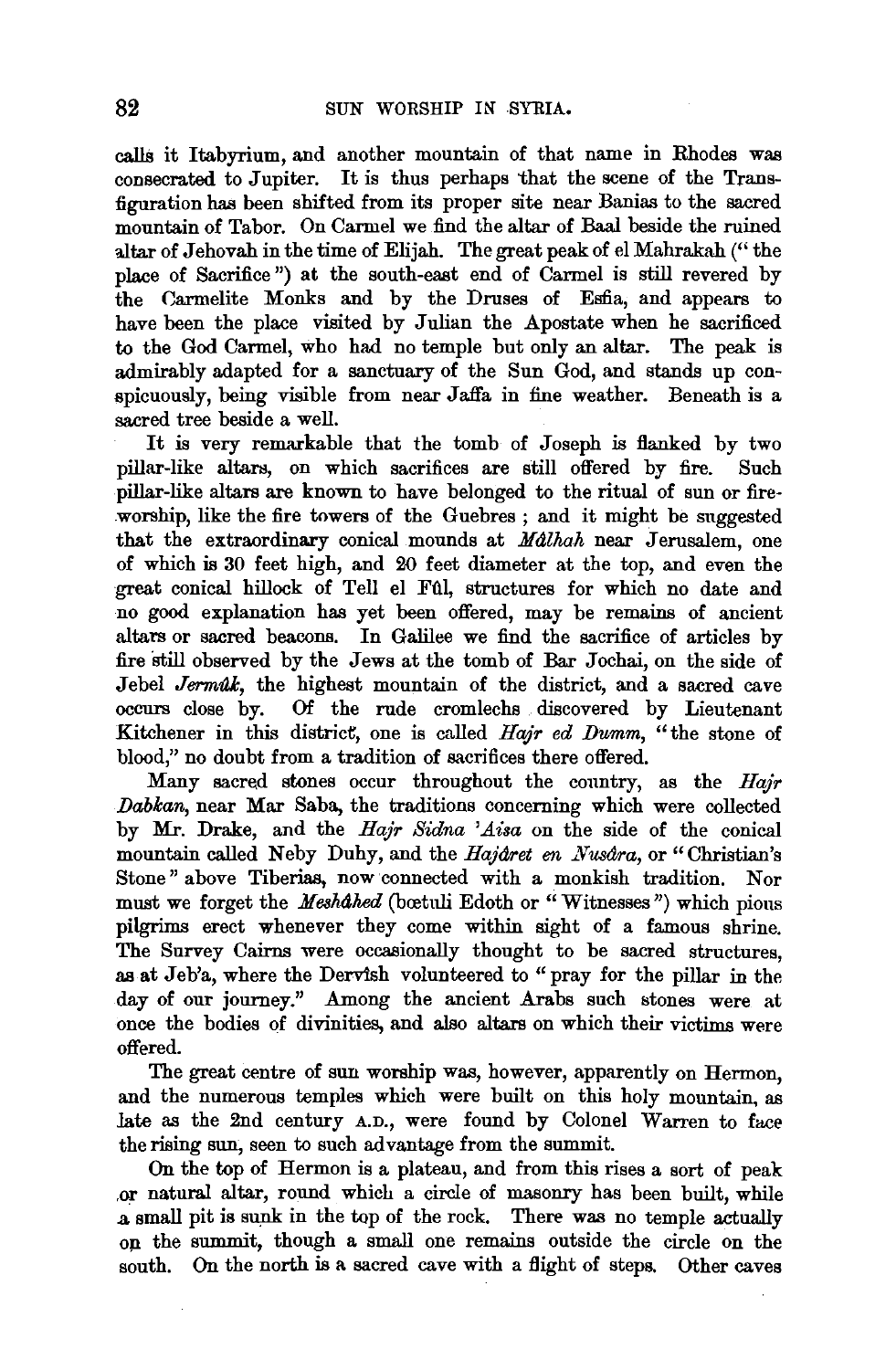lower down the mountain are used by the Druses for the retreat of their initiated, and the Druses are known to preserve the rites of the Gnostics, to whom sun worship was familiar.

At Tyre, on an isolated hillock, stands the fane of Neby M'ashuk, " the beloved of women," no doubt the ancient Adonis or Melkarth, and the tradition of this local sun god is preserved in the annual festival of St. Mekhlar, observed in this city, when his votaries descend to fish for the purple-shell or Chilzon, which is mythically connected with the history of the Tyrian Hercules, or Melkarth.

The great shrine of Venus and Adonis at Apheka, lately described by Mr. Lawrence Oliphant, was destroyed by Constantine ; but many practices belonging to this worship survive among the Nuseirtyeh and Ism'aileh, who worship the sun, moon, and elements in the northern Lebanon, and even human sacrifice is said by the Maronites to be one of their customs ; a relic of the human sacrifices of Baal, Moloch, or Saturn among the Canaanites and Phœnicians, and a certain indication of sun worship. In connection with this question, it is curious to note how persistent this tradition of secret human sacrifice is in the Levant. Gibbon describes the charges of this kind brought by pagans against the early Christians, and St. Epiphanius gives a detailed account of the "Perfect Passover" of the early Gnostics-the sacrifice of a child. The same charge was brought against the Templars in the 13th century, and it is yet a common imputation against the Jew in the East, as is shown by the following passage in one of the Sultan's proclamations quoted by Mr. Oliphant.

"We cannot permit the *Jewish nation* (whose innocence of the crime alleged against them is evident) to be vexed and tormented upon accusations which have not the least foundation in truth," viz., "that they were accustomed to sacrifice a human being, to make use of his blood at their feast of the Passover."

East of Jordan some traces of the worship of Ashtoreth should be found at her famous shrine. Mr. Oliphant has already described the curious pillar of Job, which had never been visited since the 5th century; but I believe no explanation has been offered of the occurrence of solitary pillars, as for instance, north of Acre, and near Baalbek. There seems every probability that they are columns on which the hermits who imitated St. Simeon Stylites used to seat themselves-a practice much older than Christianity, and directly connected with the worship of the Sun's creative power. Many of these hermits lived in the 5th century in Syria, more especially near Aleppo, where are the ruins of the great Cathedral of St. Simeon. Similar practices are recognisable among the Hermits, who by contemplating their own stomachs (like the Therapeutæ, or the Indian Fakirs) at length beheld the sacred "Light of Tabor."

It is not too much to say that every isolated round or conical mountain top in Palestine, was once a seat of sun-worship. Thus at *Sheikh lskander,* west of the Plain of Esdraelon, on a conical volcanic peak, we find the shrine of a prophet, who is described as contemporary with Abraham, and as having rams' horns like the sun-god Jupiter Ammon